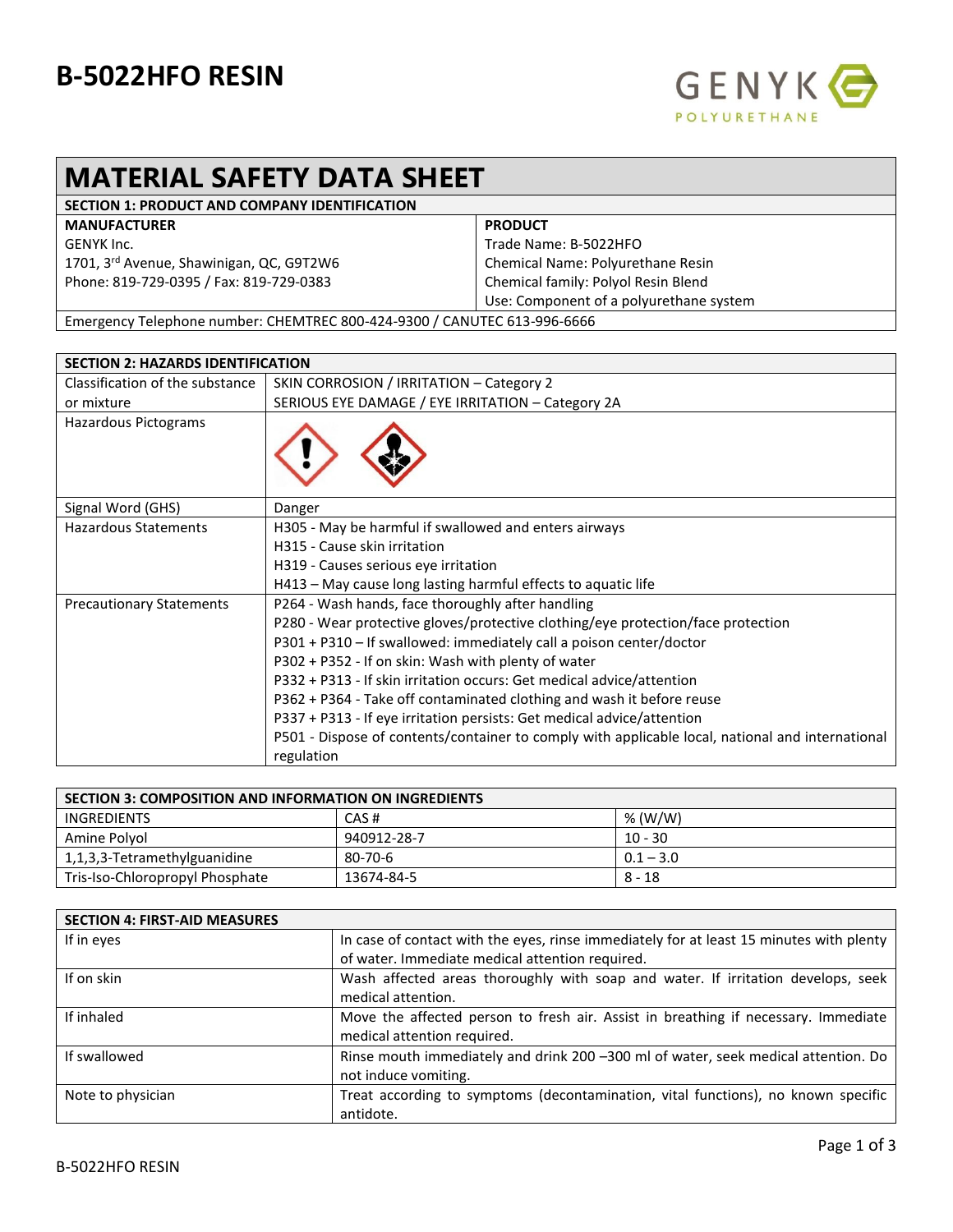| <b>SECTION 5: FIRE-FIGHTING MEASURES</b> |                                                                          |
|------------------------------------------|--------------------------------------------------------------------------|
| Flash Point                              | $>93°C$ ( $>200°F$ )                                                     |
| Suitable Extinguishing Media             | Water spray, dry powder, carbon dioxide, foam.                           |
| Hazards during fire fighting             | No particular hazard known.                                              |
| Protective equipment for firefighting    | Firefighters should be equipped with self-contained breathing apparatus. |

| <b>SECTION 6: ACCIDENTAL RELEASE MEASURES</b> |                                                                                        |  |
|-----------------------------------------------|----------------------------------------------------------------------------------------|--|
| <b>Personal Precautions</b>                   | Avoid breathing vapours. Provide adequate ventilation and use suitable protective      |  |
|                                               | equipment.                                                                             |  |
| <b>Environmental Precautions</b>              | Do not discharge into drains/surface water/groundwater.                                |  |
| Clean-up                                      | Cover with an absorbent product, scoop up and put in suitable containers for disposal. |  |
|                                               | Do not throw residues in the sewer. Dispose via a licensed waste disposal company.     |  |
|                                               | Wash the spill area with soap and water.                                               |  |

| <b>SECTION 7: HANDLING AND STORAGE</b> |                                                                                                                                                                                                                                                                                                                                                                                                                                                                                                         |
|----------------------------------------|---------------------------------------------------------------------------------------------------------------------------------------------------------------------------------------------------------------------------------------------------------------------------------------------------------------------------------------------------------------------------------------------------------------------------------------------------------------------------------------------------------|
| <b>Storage Temperature</b>             | $15 - 25$ °C (59 – 77 °F)                                                                                                                                                                                                                                                                                                                                                                                                                                                                               |
| Storage Life                           | 6 months                                                                                                                                                                                                                                                                                                                                                                                                                                                                                                |
| <b>Handling</b>                        | Do not inhale vapors. Avoid contact with skin and eyes. Put on appropriate personal<br>protective equipment. Eating, drinking and smoking should be prohibited in areas<br>where this material is handled, stored and processed. Use only with adequate<br>ventilation and wear appropriate respirator when ventilation is inadequate. Keep the<br>product in the original container or an approved alternative made from a compatible<br>material; keep tightly closed and sealed until ready for use. |
| Safety Precautions in Storage          | Store in a dry, well-ventilated area and in tightly closed containers. Avoid extreme                                                                                                                                                                                                                                                                                                                                                                                                                    |
|                                        | heat and store away from frost.                                                                                                                                                                                                                                                                                                                                                                                                                                                                         |

| SECTION 8: EXPOSURE CONTROL / INDIVIDUAL PROTECTION |                                                                              |                                                                                   |
|-----------------------------------------------------|------------------------------------------------------------------------------|-----------------------------------------------------------------------------------|
| <b>EXPOSURE LIMIT VALUES</b>                        |                                                                              |                                                                                   |
| Ingredients                                         | WEEL (AIHA) (TWA) - 8 hr                                                     | OSHA PEL (TWA) - 8 hr                                                             |
| Polyol Blend                                        | N/A                                                                          | N/A                                                                               |
| Tris-Iso-Chloropropyl Phosphate                     | N/A                                                                          | N/A                                                                               |
| INDIVIDUAL PROTECTION EQUIPMENT                     |                                                                              |                                                                                   |
| <b>Respiratory Protection</b>                       | necessary and especially in cases where exposure standards may be excessive. | Wear a NIOSH approved, legally approved respiratory protection device when        |
| Eye Protection                                      | working with this product.                                                   | Use appropriate chemical goggles or face shields. Do not wear contact lenses when |
| Skin Protection                                     | Wear chemical resistant gloves and protective clothing.                      |                                                                                   |
| General Safety and Hygiene Measures                 | Wash soiled clothing immediately.                                            |                                                                                   |

| <b>SECTION 9: PHYSICAL AND CHEMICAL PROPERTIES</b> |                            |
|----------------------------------------------------|----------------------------|
| Appearance                                         | Dark yellow colored liquid |
| Odour                                              | Slight amine odour         |
| Vapor Pressure                                     | N/A                        |
| Vapor density                                      | N/A                        |
| Flash Point                                        | >93 ºC (>200ºF)            |
| <b>Auto-Ignition Temperature</b>                   | N/A                        |
| <b>Specific Gravity</b>                            | 1.16 to 1.22               |
| Solubility in Water                                | Moderate                   |

| <b>SECTION 10: STABILITY AND REACTIVITY</b> |                                                                                    |
|---------------------------------------------|------------------------------------------------------------------------------------|
| <b>Chemical Stability</b>                   | The product is chemically stable.                                                  |
| Reactivity                                  | No dangerous reactions under normal storage and handling conditions.               |
| Conditions to avoid                         | Avoid exposure to moisture and low (<0ºC) and high temperatures. Avoid open flame. |
| Substances to avoid                         | Strong oxidizing and reducing agents.                                              |